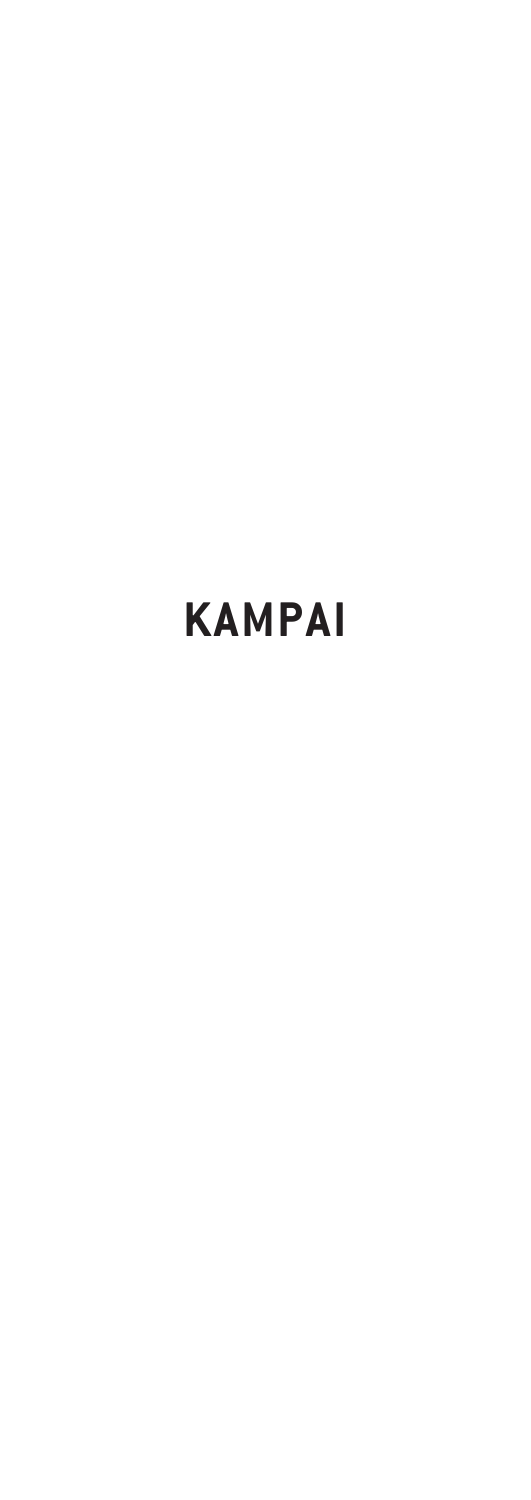# **COCKTAILS**

#### **YUZU ZOO** *£10.50*

Bombay Sapphire gin, plum wine, yuzu and honey combine giving a fruity balance of sweet and sour.

#### **JAPANESE SPRING PUNCH** *£12.50*

Bombay Bramble gin shaken with yuzu juice, Chambord, homemade Sencha and raspberry cordial, topped with Prosecco.

#### **PURPLE RAIN** *£13.50*

Roku Japanese gin infused with butterfly pea flowers, stirred with a dash of violet liqueur and lengthened with yuzu tonic water.

#### **YUZU SELTZER** *£11.50*

Haku Japanese vodka mixed with yuzu juice, Passoã passion fruit liqueur and rosemary cordial charged with  $CO<sub>2</sub>$ 

#### **YUBARITA** *£10.50*

El Jimador tequila reposado infused with kaffir leaves, shaken with Midori melon liqueur, lime and agave syrup.

#### **AMAI DAIO** *£9.50*

42 Below vodka shaken with apple infused sake, apple juice, lemon juice, egg white and rhubarb syrup.

### **FUJI PUNCH** *£12.50*

Bacardi Oro rum shaken with Moose grapefruit liquor, citrus, matcha and pineapple juice.

#### **WHISKY MISO SOUR** *£13.50*

Toki Japanese whisky shaken with peach liquor, lemon juice, egg white, honey and miso.

#### **KORI COOLER** *£9.50*

El Jimador tequila blanco infused with lime and lemongrass swizzled with lychee, mint, lime and soda.

#### **PLUM SAZERAC** *£10.50*

Hennessy VS cognac stirred with plum wine and plum bitters, served in an absinthe perfumed glass.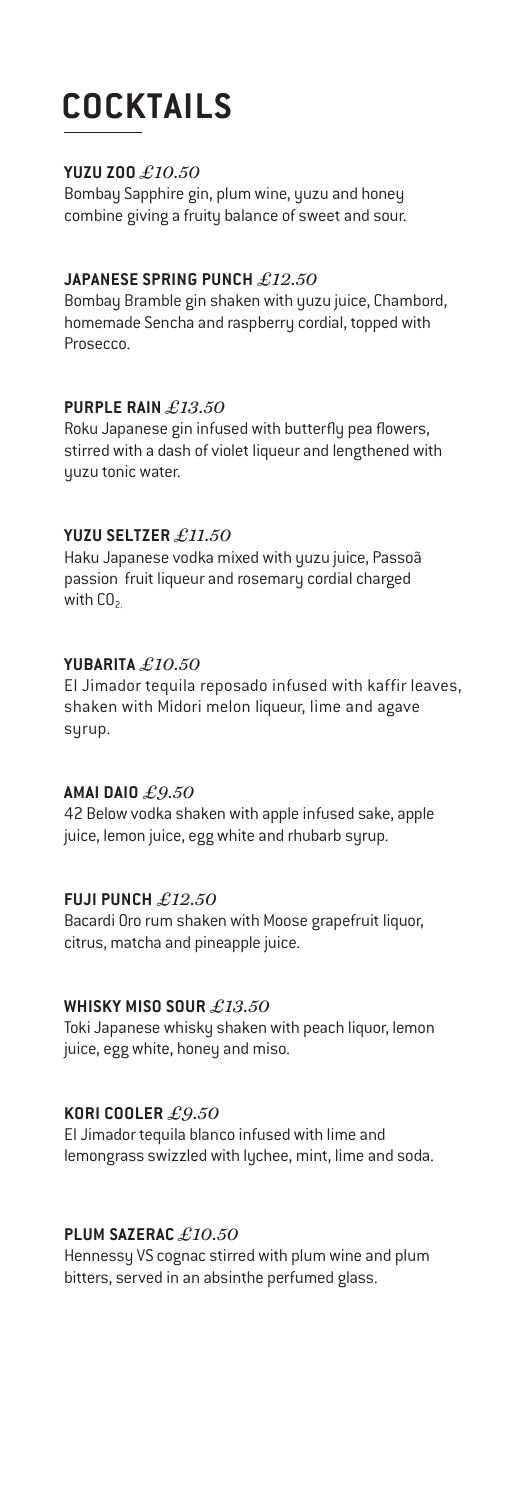# **WHITE WINE**

### **TREBBIANO, LE COSTE** [12.5%] VE

EMILIA ROMAGNA Refreshing and light-bodied with citrus flavours and delicate perfumed notes. Bottle *£27* / Glass 175ml *£6.50*

# **CHENIN BLANC, ACACIA TREE** [13%]

WESTERN CAPE This easy-drinking wine has fresh citrus and peach flavours with a zippu, refreshing finish. Bottle *£28.50* / Glass 175ml *£6.90*

# **VIOGNIER, LEDUC** [13%] VE

LANGUEDOC-ROUSSILLON Fruity yet fresh and perfumed with aromatic summer fruits, such as peaches and apricots. Bottle *£30* / Glass 175ml *£7.30* 

# **VINHO VERDE, CONDE VILLAR**  $[11\%]\n$ VE

MINHO Light tropical aromas of pineapple and mango, with interesting floral notes. Bottle *£32* / Glass 175ml *£7.80*

# **PICPOUL DE PINET, FELINES JOURDAN** [12.5%]

LANGUEDOC Refreshing and zesty with fresh acidity, white peach and chamomile notes. Bottle *£34* / Glass 175ml *£8.20*

# **PINOT GRIGIO, PUIATTINO** [12.5%] VE

FRIULI Balanced, pleasing Pinot Grigio, full of apples, ripe pears and peaches. Bottle *£36* / Glass 175ml *£8.70*

### **RIESLING, PETH WETZ ESTATE** [12.5%]

RHEINHESSEN A dry Riesling with a delicate fragrance of white peaches, apricots and juicy pears. Bottle *£38*/ Glass 175ml *£9.20*

# **SAUVIGNON DE TOURAINE, CHATEÂU DE LA ROCHE** [12%]

LOIRE VALLEY A delicate, complex wine with flavours of ripe citrus fruit and mineral notes on the finish. Bottle *£40* / Glass 175ml *£9.70*

# **CHARDONNAY, HAYSTACK, JOURNEY'S END** [13%]

STELL ENBOSCH Fruit and oak balanced, notes of citrus peel and melon, enriched by a subtle biscuit overlay. Bottle *£40* / Glass 175ml *£9.70*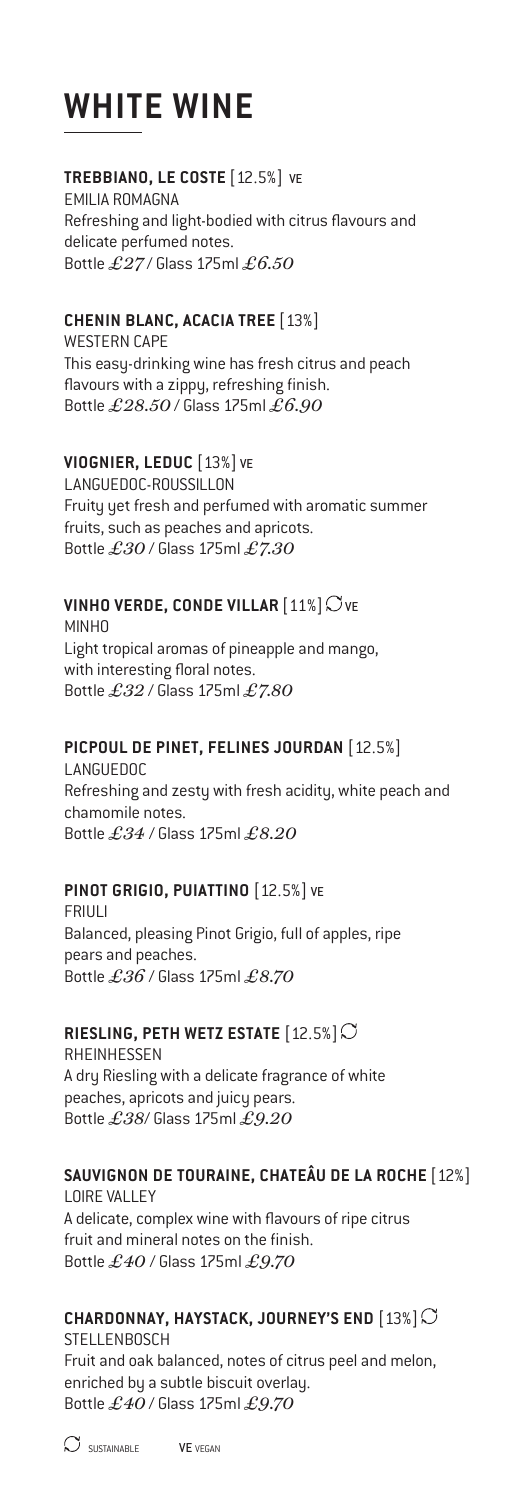### **SAUVIGNON BLANC, TE MUNA, CRAGGY RANGE** [12.5%]

MARTINBOROUGH Aromas of citrus blossom and jasmine with refreshing flavours of lime and grapefruit. Bottle *£48* / Glass 175ml *£11.70*

#### **MUSCADET SÈVRE-ET-MAINE SUR LIE, LA DIVATTE** [12.5%] LOIRE

Spice-scented, fresh and light, with flavours of melon and a breath of flowers. Bottle *£34* 

# **PGR PINOT GRIS GEWURZTRAMINER RIESLING,**

**YEALANDS ESTATE** [13.5%]  $\bigcirc$  ve **MARLBOROUGH** An intriguing New Zealand blend of richness and flavour, combining poached pears, melon and ginger hints. Bottle *£44* 

#### **GRUNER VELTLINER, ERICH MACHHERNDL** [12.5%] VE WACHAU

Fruity with lovely texture, layers of apples, pears and spice with shreds of mint on the finish. Bottle *£46*

### **ALBARIÑO, MAR DE FRADES** [12.5%]

RIAS BAIXAS Fresh, balancing citrus with tropical fruit, so that the mango, pineapple and lychee soften the lime and greengages, resulting in a pleasing, food-friendly whole. Bottle *£50*

### **SANCERRE, DOMAINE DE LA CHEZATTE**[13%]

LOIRE VALLEY Bright and refreshing aromas of lemon, lime and apple with a subtle mineral note and a rich palate. Bottle *£54* 

# **CHABLIS, JOSEPH DROUHIN** [12.5%]

BURGUNDY Elegant and herbaceous on the nose, fresh-washed with citrus, particularly lemon and grapefruit in the mouth. Bottle *£56*

#### **POUILLY FUISSÉ, SAUMAIZE-MICHELIN** [13%] VE **BURGUNDY**

Rounded and generous palate, offering ripe grapefruits and lemon rind. A judicious use of oak brings depth, texture and nutty characters and helps with the soft finish. Bottle *£64*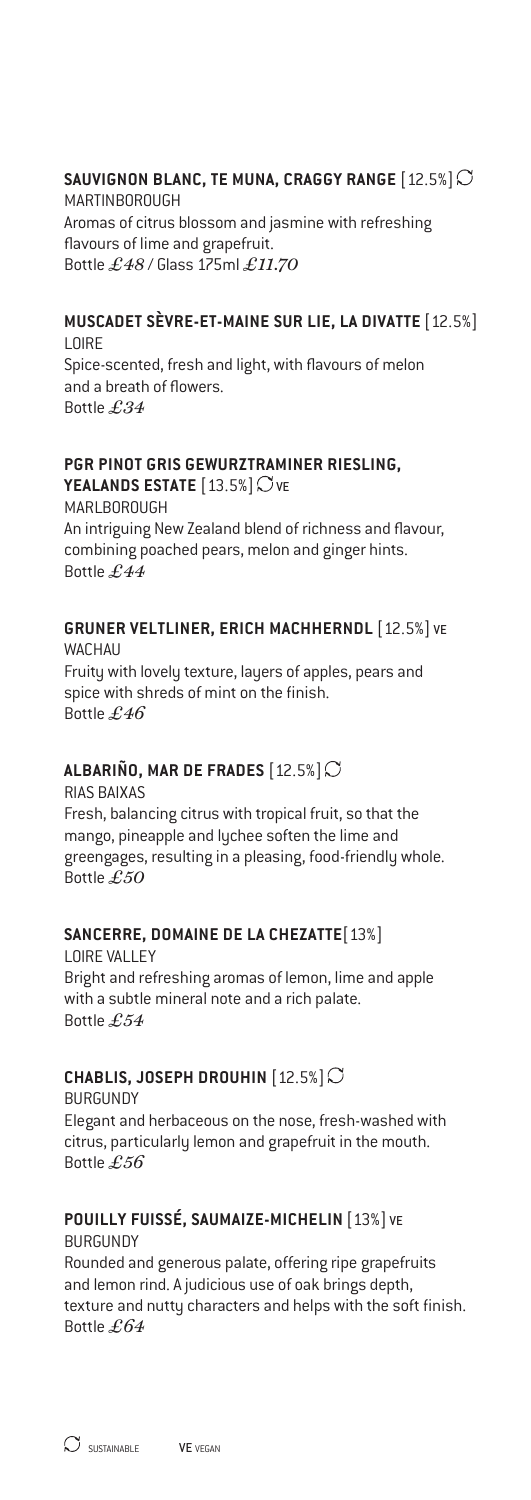# **SPARKLING WINE**

#### **RUGGERI, NV PROSECCO** (11%) VE

Delicate, fresh and zesty, exuding with notes of green apples and citrus. Bottle *£38* / Glass 125ml *£7.50*

### **KINGSCOTE, WEST SUSSEX** [11.5%]

English sparkling made with the traditional grape varieties, refreshing and delightfully complex, offering bright, sumptuous flavours of gooseberry, apple and hints of rose. Bottle *£48* / Glass 125ml *£9.50*

#### **VEUVE CLICQUOT 'YELLOW LABEL' BRUT,**

**CHAMPAGNE** [12%] A lively Champagne with lingering fruity flavours of apple and pear. Bottle *£86* / Glass 125ml *£14.50*

### **VEUVE CLICQUOT ROSÉ, CHAMPAGNE** [12%]

A youthful rosé with aromas of raspberry and wild strawberry notes. Bottle *£92* / Glass 125ml *£16*

#### **RUINART BLANC DE BLANCS NV, CHAMPAGNE** [12.5%]

100% Chardonnay, citrus, peach and white flower aromas. Bottle *£110* 

#### **VEUVE CLICQUOT EXTRA BRUT EXTRA OLD, CHAMPAGNE** [12%]

Made only of reserve wines from excellent years, chosen for their freshness, generosity and structure.

Bottle *£120* **RUINART ROSÉ NV, CHAMPAGNE** [12.5%]

Elegant, fresh and complex with delicate red berry characters. Bottle *£160*

### **KRUG GRANDE CUVÉE NV, CHAMPAGNE** [12%]

A truly great Champagne, rich, seductive with a biscuity bouquet. Bottle *£220*

### **DOM PERIGNON BRUT, CHAMPAGNE** [12.5%]

Rich and complex with white peach, vanilla and toasted brioche notes. Bottle *£280*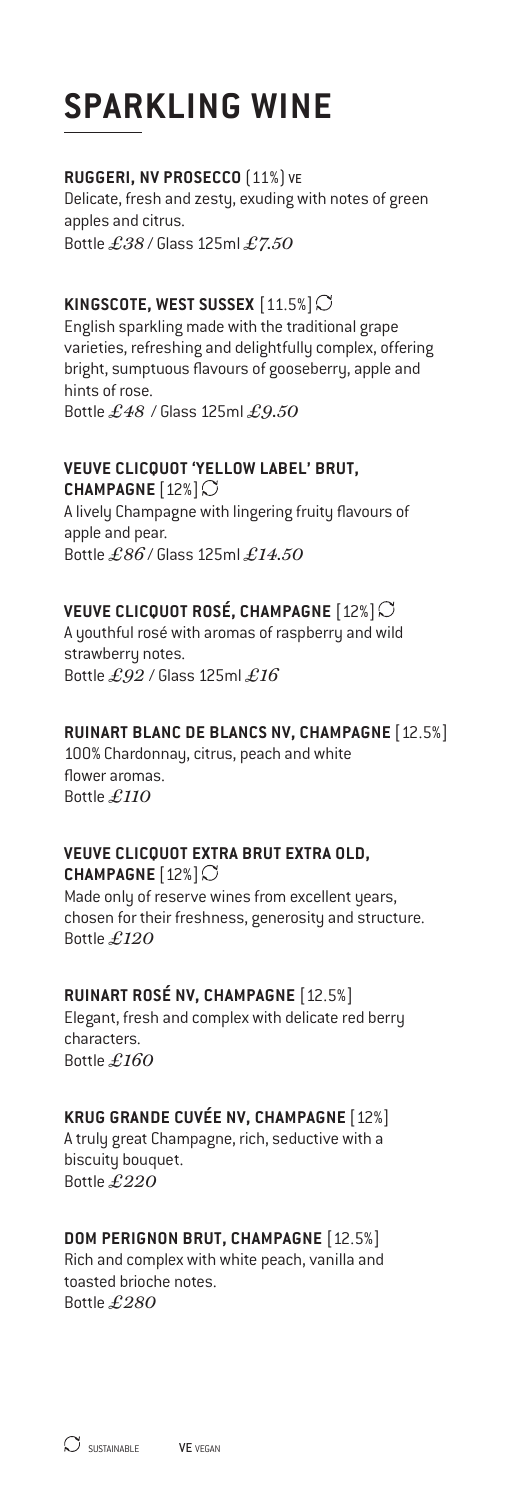# **ROSÉ**

# **GRENACHE ROSÉ, ROMANCE** [13.5%]

MÉDITERRANÉE This dazzling rosé offers up powerful, fresh and generous aromas of crunchu fruit. Bottle *£38* / Glass 175ml *£9.20*

# **PROVENCE ROSÉ, ULTIMATE** [12.5%]

CÔTES DE PROVENCE

Layers of raspberry, strawberry jam in the nose invite you to a gorgeous, yet spicy palate. A fresh wine with great acidity for food pairing, but roundness to enjoy on its own.

Bottle *£54* / Glass 175ml *£13.10*

# **RED WINE**

# **BARBERA AMONTE, VOLPI** [12.5%] VE

PIEDMONT Bright, fruity, easy-drinking, cheerfully giving out blueberries, cherries and raspberries Bottle *£30* / Glass 175ml *£7.30*

# **SHIRAZ MOURVEDRE GRENACHE, THE HUNTSMAN,**

**JOURNEY'S END** [13.5%] **STELLENBOSCH** A fruit forward ruby red with aromas of red and dark berries, cassis and hints of lavender. Bottle *£38* / Glass 175ml *£9.20* 

# **MALBEC, TERRAZAS DE LOS ANDES** [14.5%]

**MENDOZA** Aromatic and well-structured. Crafted from concentrated grapes and twelve months oak maturation resulting in smooth toasty notes and excellent capacity for ageing. Bottle *£44* / Glass 175ml *£10.70*

### **PINOT NOIR, CRAGGY RANGE** [13.5%]

MARTINBOROUGH An elegant, silky texture with delicately balanced tannin and a texturally dry finish. Bottle *£52* / Glass 175ml *£12.60*

### **MALBEC, APPELLATION VISTA FLORES, CATENA** [13.5%] **MENDOZA**

Ripe, concentrated dark red fruit aromas with delicate floral notes of lavender, violet and mocha, with a rich mouthfeel and hints of spices. Bottle *£38*

# **CABERNET SAUVIGNON, CANNONBALL** [13.5%]

CALIFORNIA Glorious New World Cabernet Sauvignon, reminiscent of a red apple dipped in dark chocolate, with additional strawberry, blueberry and spice. Bottle *£48*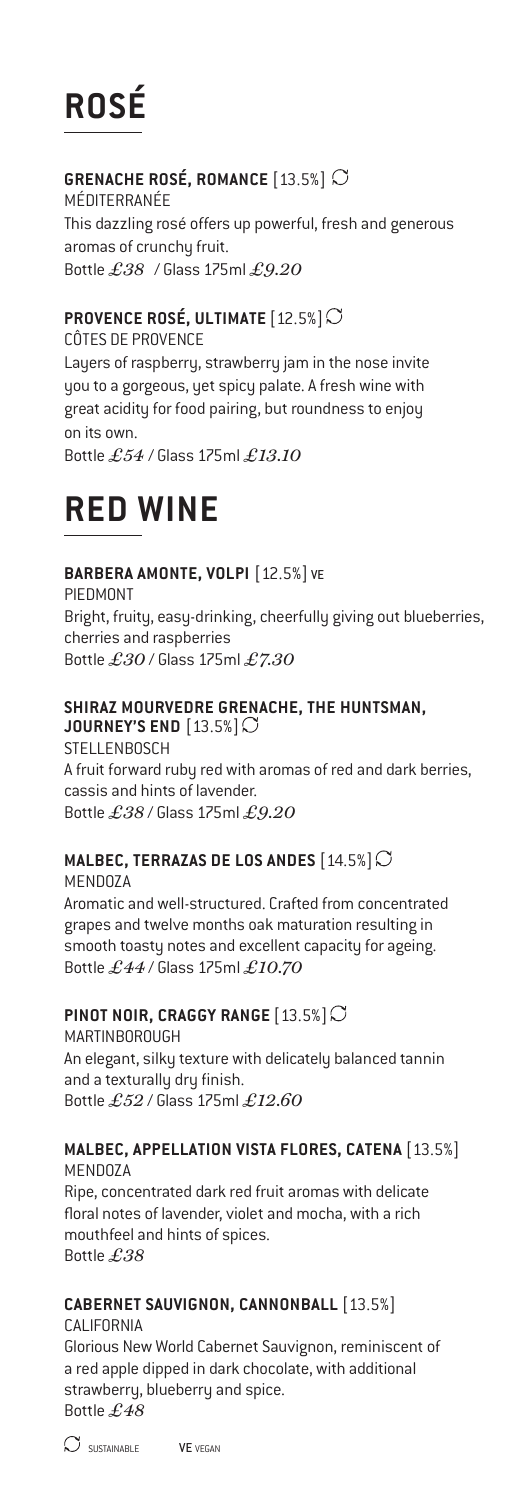# **BEERS**

#### **ASAHI KARAKUCHI** [5.2%]

Brewed to the authentic Japanese recipe to deliver its dry, crisp taste and quick clean finish. Bottle 330ml *£6* / 500ml *£7.20*

#### **KIRIN ICHIBAN** [4.6%]

"Ichiban Shibori" is a unique method of brewing beer at its purest from a single ingredient: 100% malt. Bottle 500ml *£8.50* 

#### **ZEN PALE ALE** [4.5%]

Infused with single batch Kabusencha Japanese green tea. Fruity, delicate and crisp. Bottle 330ml *£6.50*

#### **MEANTIME ANYTIME IPA** [4.7%]

Refreshing with a clean dry finish and tropical hints of pineapple and mango. Bottle 330ml *£6.50*

#### **CORNISH ORCHARDS CIDER** [5%]

Lightly sparkling & immensely refreshing with fruity apple tones. Bottle 500ml *£7.00*

#### **BIG DROP UPTIME CRAFT LAGER** [0.5%] *(39 kcal)*

Light herbal and floral hop aromas, a hint of caramel and a touch of orange at the end. Bottle 330ml *£5.50*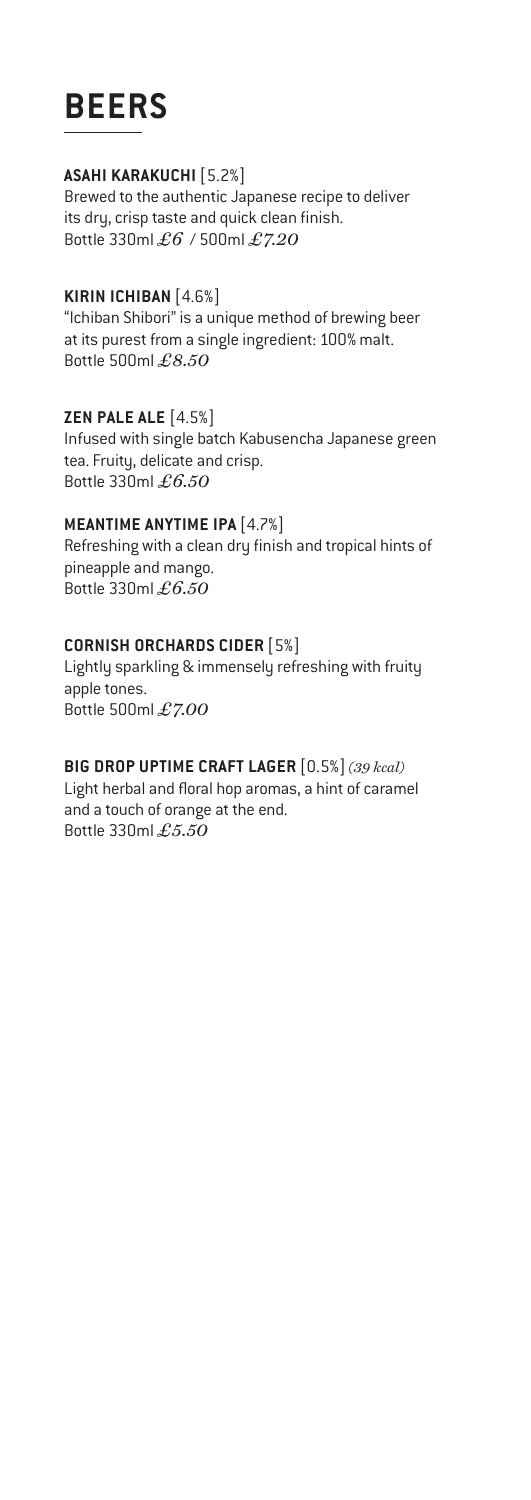# **SAKE**

#### **SUMI, KAMPAI LONDON** [15%]

Brewed in South London with Gohyakumangoku Japanese rice, this a classic, rich and smooth Tokubetsu Junmai sake. Bottle 375ml *£36*

#### **MIO SPARKLING, TAKARA, HYOGO** [5%]

Fruity with a refreshing, sweet aroma and fine bubbles. Perfect as an aperitif. Bottle 300ml *£20* Glass 125ml *£9.50* 

### **GOKAI KARAKUCHI WARM SAKE, TAKARA** [15%]

Award winning warm sake. Wonderfully well balanced, classic and dry. Carafe 180ml *£8.50*

### **TOKUBETSU JUNMAI, NANBU BIJIN, IWATE** [15.5%]

Light, clean, sweet notes of melon and pear with plenty of umami and depth. Glass 125 ml *£9*

#### **HIYA, NISHINOSHEKI, KAYASHIMA** [17%]

Spicy and powerful on the palate, yet with a light and delicate finish. Served neat or on ice. Bottle 300ml *£28* 

#### **WASHI NO JUNMAI, TOSATSURU, KOCHI** [14%]

Light and subtle sake with a clean texture and dry finish. Made with deep sea water. Bottle 720ml *£50*

### **NIGORI, JUNMAI, SILKY MILD, TAKARA** [15%]

Partially filtered traditional style sake with a creamy smooth texture, complex flavours and hints of honey-dew melon. Bottle 375ml *£21*

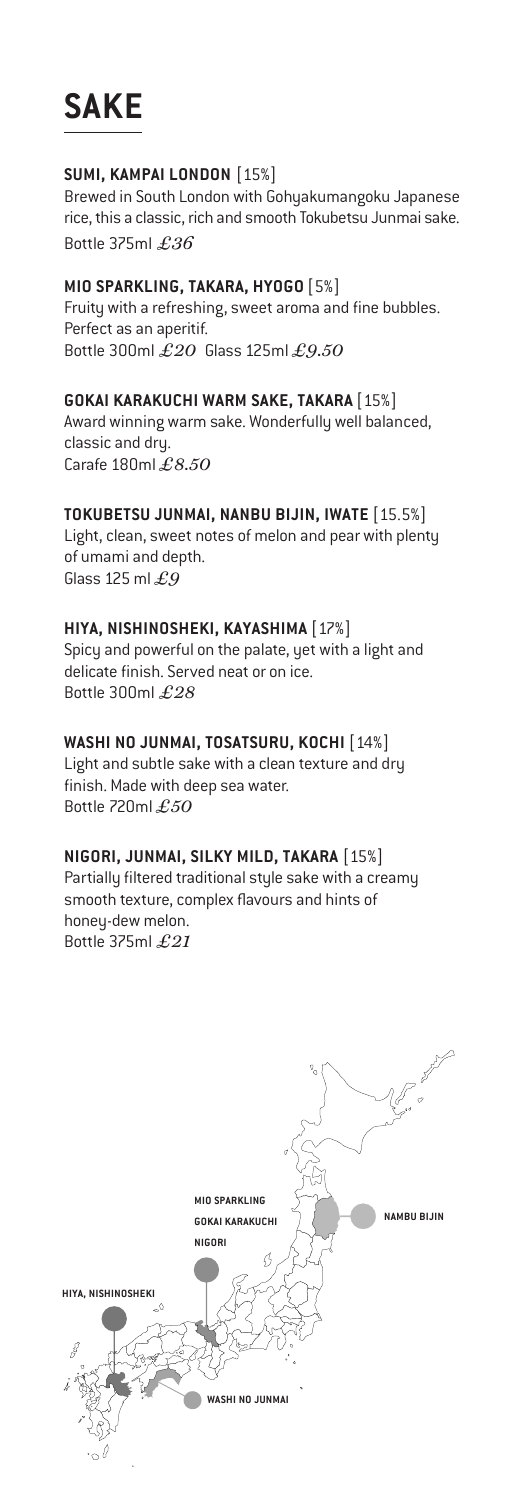# **SPIRITED AWAY**

#### **NIPON 86** *(58 kcal) £8.50*

Copenhagen sparkling tea mixed with yuzu juice and pear & ginger cordial.

#### **SAKURA SPRITZ** *(70 kcal) £8.00*

Everleaf Mountain non-alcoholic spirit served with tonic water and a dash of lavender and blackberry cordial.

**MINTO** *(94 kcal) £8.50* Caleño tropical non-alcoholic spirit shaken with mint, yuzu and lime.

#### **SENDAI SUNSET** *(189 kcal) £8.50*

Crossip Fresh non-alcoholic spirit shaken with lychee, citrus and agave syrup.

# **FIZZES & CORDIALS**

#### **PUNCHY HOLIDAY ROMANCE** *(30 kcal) £5* Peach with ginger & fragrant chai. Can 250ml

# **PUNCHY FIRST DIP** *(35 kcal) £5*

Yuzu with refreshing cucumber & a hint of rosemary. Can 250ml

#### **INFUSIONS** Glass *£4.50*

Choose between still or sparkling. ELDERFLOWER *(82 kcal)* GINGER & PEAR *(50 kcal)* BLACKBERRY & LAVENDER *(45 kcal)*

# **TRADITIONAL HOMEMADE LEMONADE** *(72 kcal) £4.50*  Refreshing cloudy lemonade. Choose between still or

sparkling. Glass

#### **JAPANESE SODA "RAMUNE"** *(70 kcal) £5*

A Japanese child's favourite. Fresh, fun and bubbly. Bottle 200ml

# **WATER** *£1.50*

Filtered to purity and served with activated charcoal using the traditional Japanese method. Have as much as you like. Still or Sparkling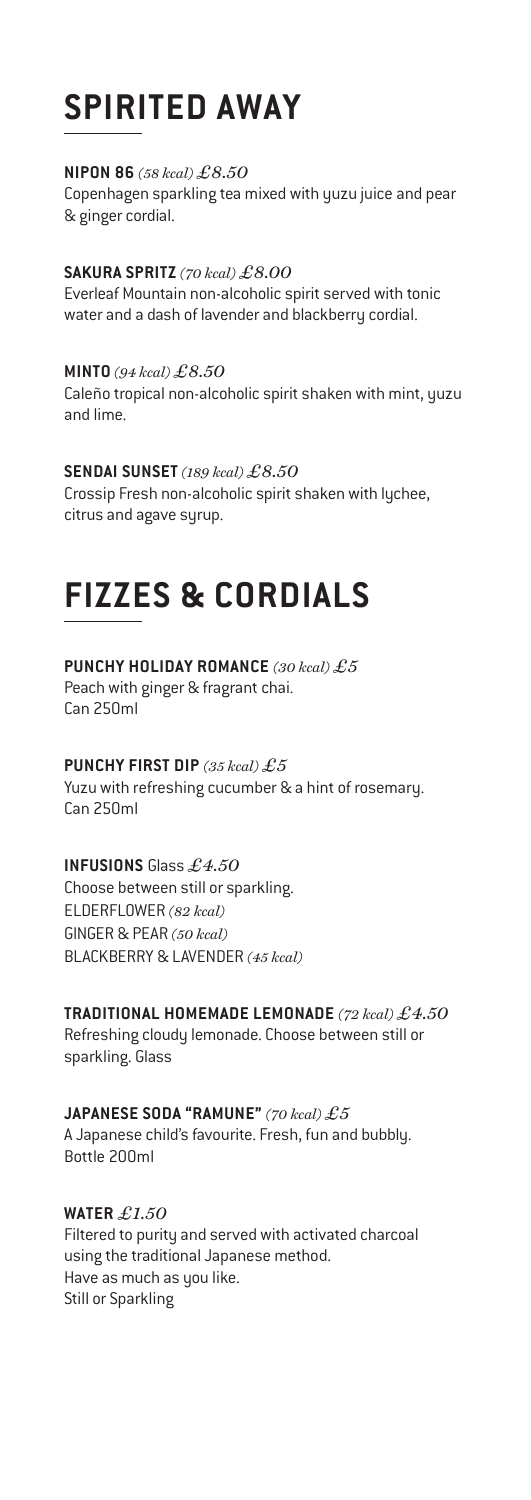# **COFFEE** UESHIMA

Since its introduction to Japan in the 1600s by Dutch traders, coffee has been a rich part of Japanese culture. For generations Ueshima have been refining their craft in a practice known as Takumi – the pursuit of perfection without compromise.

The finest quality beans are precision roasted under the supervision of Japanese Coffee Masters. Each coffee is characteristically bold, smooth and low in acidity.

**ESPRESSO** *(2 kcal) £2.50* **CAFFE LATTE** *(92 kcal) £3.30*

**MACCHIATO** *(10 kcal) £2.60* **CAPPUCCINO** *(71 kcal) £3.30*

**CORTADO** *(28 kcal) £2.60* **AMERICANO** *(5 kcal) £2.80*

# **TEA**

**MATCHA** *bowl (3 kcal) £4.60* The finest leaves from the year's harvest are grinded on ancient stone wheels and whipped into a smooth, frothy tea.

**SENCHA & MATCHA** *pot (10 kcal) £4.80* Green tea with a fine scent of fresh grass. This Sencha is mixed with Matcha for a deep colour and fantastic taste.

**MATCHA LATTE** *bowl (150 kcal) £4.60* Matcha tea with warm milk or oat milk.

**GENMAICHA** *pot (15 kcal) £4.80* Green tea with popped rice. Mild and soft with a fine taste of nuts.

**HOJICHA** *pot £4.50* Toasted green tea with a slightly smoky taste.

**COOL MINT** *pot (15 kcal) £4.50* Herbal tea with Moroccan mint, apple, lemongrass & anise.

**JASMINE TEA** *pot (25 kcal) £4.80* Green tea with an elegant taste of jasmine.

**CLASSIC ENGLISH BREAKFAST TEA** *pot (5 kcal) £4.50* A mix of Ceylon, Indian Assam and Kenya Tea. A strong cup which goes well with milk or lemon.

**COZINESS** *pot £4.50* Sticks'n'Sushi's own herbal blend with flavours of liquorice & mint.

# **HOT CHOCOLATE**

**HOT CHOCOLATE** *(184 kcal) £3.50* Dark chocolate with organic milk and whipped cream.

*We offer semi-skimmed or oat milk.*